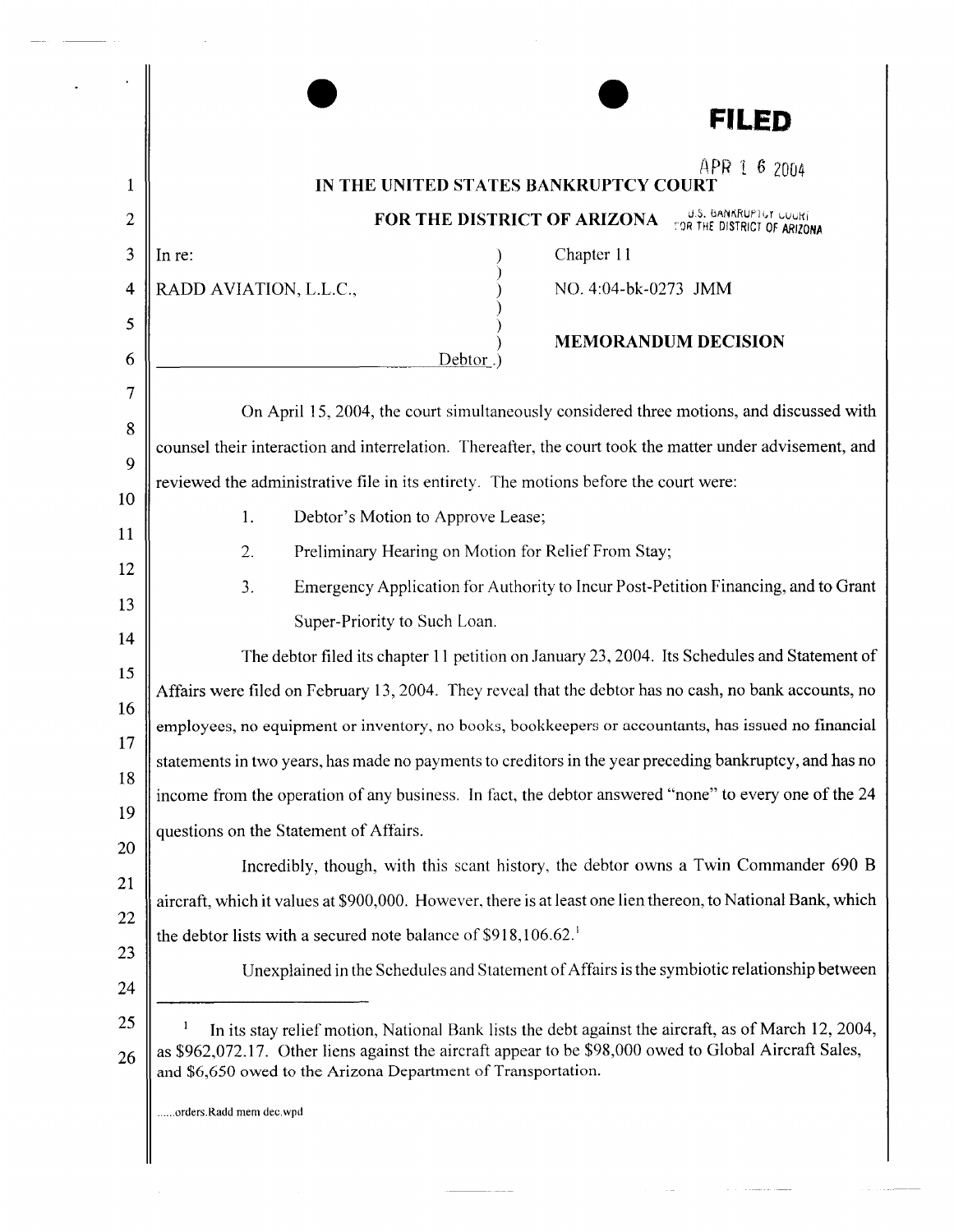1  $\parallel$  the debtor and a "co-debtor" entity known as Sunwest Aviation.<sup>2</sup> Sunwest is listed as a "co-debtor" for 2 virtually all of the debtor's unsecured debt. The unsecured indebtedness is listed as \$177,469.69 3 (Schedule F). How this debt is that of this debtor, which was not active in business, is unexplained.

 $\bullet$ 

4 To date, the debtor has not filed either a Plan of Reorganization or a Disclosure Statement. 5 The debtor now seeks to lease its sole asset to an entity known as Velocity Air, Inc. The 6 debtor justifies the lease by attempting to explain that if its unverified projections play out, it can 7  $\parallel$  (provided the National Bank debt is crammed down to a lower interest rate of 5%), pay off the Bank over 8 || a period of 20 years. What the debtor fails to explain is whether Velocity Air or the aircraft will be viable 9  $\parallel$  or useable, respectively, over the next 20 years. The debtor has also failed to include any helpful 10 information as to Velocity Air's bona fides, including details of its past operating history or its current 11 financial condition.

12 What is evident from the one-page projection of revenue is that, with an ongoing interest 13 burden to National Bank, it is doubtful whether the principal could be reduced much, if anything, over 14  $\parallel$  the projected period.

15 The court is unconvinced that the proposed lease to Velocity Air will benefit the estate, or 16 even what appears to be the estate's only significant true creditor, National Bank of Commerce.

17 Essentially, the proposed lease to Velocity appears to be the only means which the debtor has 18 of effecting reorganization. As such, the effort is entirely speculative, and therefore presents what would 19 be an unconfirmable plan. *In re Pizza of' Hawaii,* 761 F.2d 1374 (9th Cir.1985). This court cannot 20 confirm speculative plans. See, also, *United Savings Ass'n. v. Timbers of Inwood Forest*, 484 U.S. 365, 21 376, 108 S.Ct. 626, 630, 98 L.Ed.2d 740(1988).

22 With the debtor's lack of operating history, there is no basis upon which to give the debtor's 23 hopes much, if any, chance of success. The current chapter 11 proposals are nothing more than a shifting 24  $\parallel$  of all of the risk of loss to the secured creditor. This the court cannot do.

- 25
- 

......orders.Radd mem dec.wpd  $2$ 

<sup>26 26</sup> Sunwest Aviation's address is listed as 1002 E. Valencia Road, Tucson, AZ 85706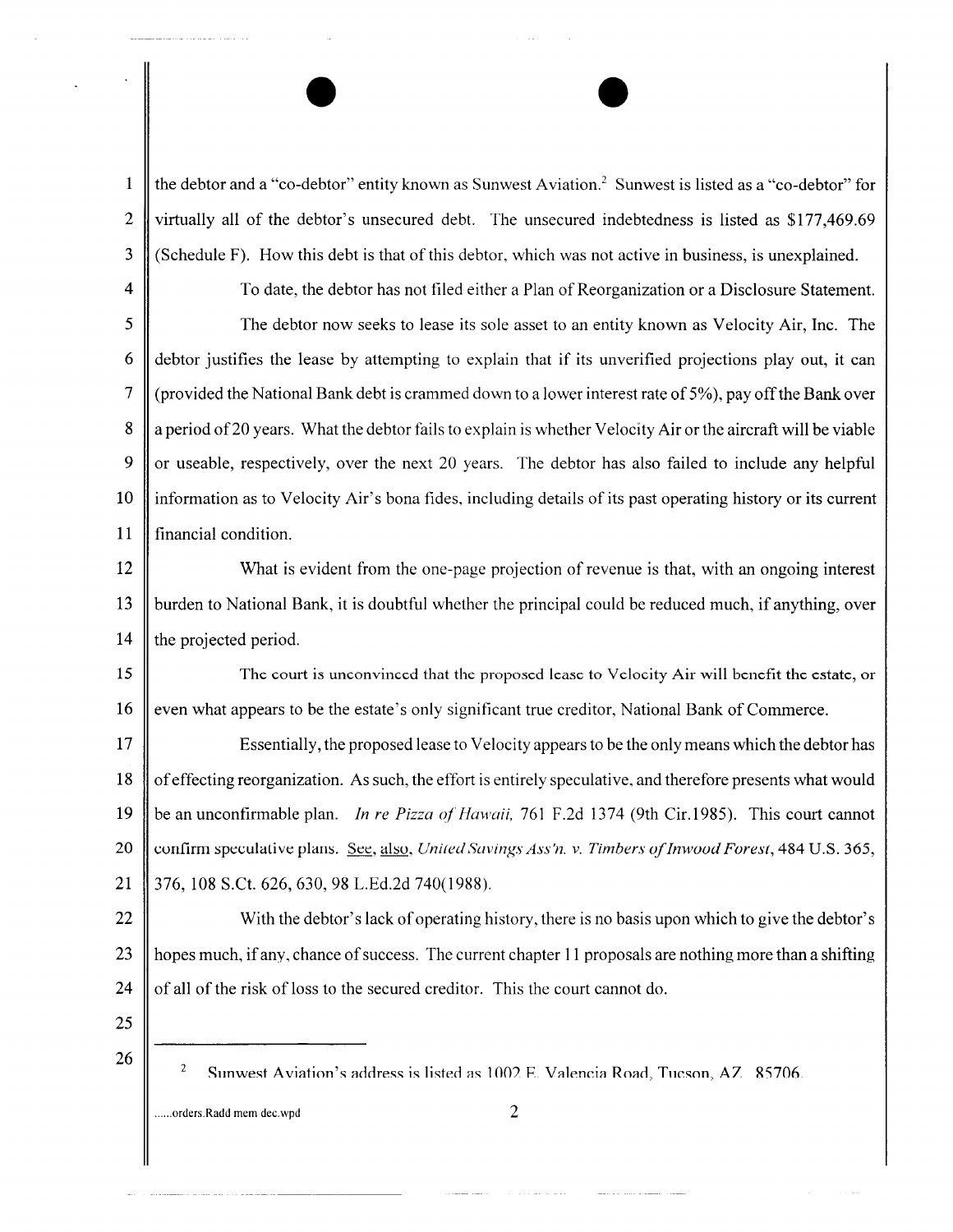| $\mathbf 1$<br>$\overline{2}$<br>3<br>4<br>5<br>6<br>7<br>8<br>9<br>10<br>11           | The debtor has no equity in the secured property, and the debtor cannot effectively reorganize<br>under the facts and circumstances of this case. Therefore, the court will lift the automatic stay in favor<br>of all of the secured creditors on the aircraft. 11 U.S.C. $\S 362(d)(2)$ .<br>Because of the dissolution of the automatic stay, the motions for financing and for lease<br>approval are rendered moot, and are therefore denied on that basis.<br>A separate Order will be entered simultaneously with the entry of this Memorandum<br>Decision.<br>Dated this $\sqrt{\mathcal{L}M}$ day of April, 2004.<br>ED STATES BANKRUPTCY JUDGE |
|----------------------------------------------------------------------------------------|---------------------------------------------------------------------------------------------------------------------------------------------------------------------------------------------------------------------------------------------------------------------------------------------------------------------------------------------------------------------------------------------------------------------------------------------------------------------------------------------------------------------------------------------------------------------------------------------------------------------------------------------------------|
| 12<br>13<br>14<br>15<br>16<br>17<br>18<br>19<br>20<br>21<br>22<br>23<br>24<br>25<br>26 | Copy of the foregoing mailed this<br>$\mathcal{L}\mathcal{L}\mathbf{h}$ day of April, 2004, to:<br>Rob Charles, Esq.<br>LEWIS and ROCA, LLP<br>One S. Church, Suite 700<br>Tucson, AZ 85701-1611<br><b>Attorney for National Bank</b><br>Michael Baldwin, Esq.<br>177 N. Church, Suite 913<br>Tucson, AZ 85701-1120<br>Attorney for the debtor<br>Deborah Bryant, Esq.<br>Office of the Attorney General<br>1275 W. Washington<br>Phoenix, AZ 85007<br>Attorney for ADOT<br>Walter Wood, Esq.<br>110 S. Church, Suite 4398<br>Tucson, AZ 85701-1624<br>Attorney for Halls                                                                               |
|                                                                                        | 3<br>orders.Radd mem dec.wpd                                                                                                                                                                                                                                                                                                                                                                                                                                                                                                                                                                                                                            |